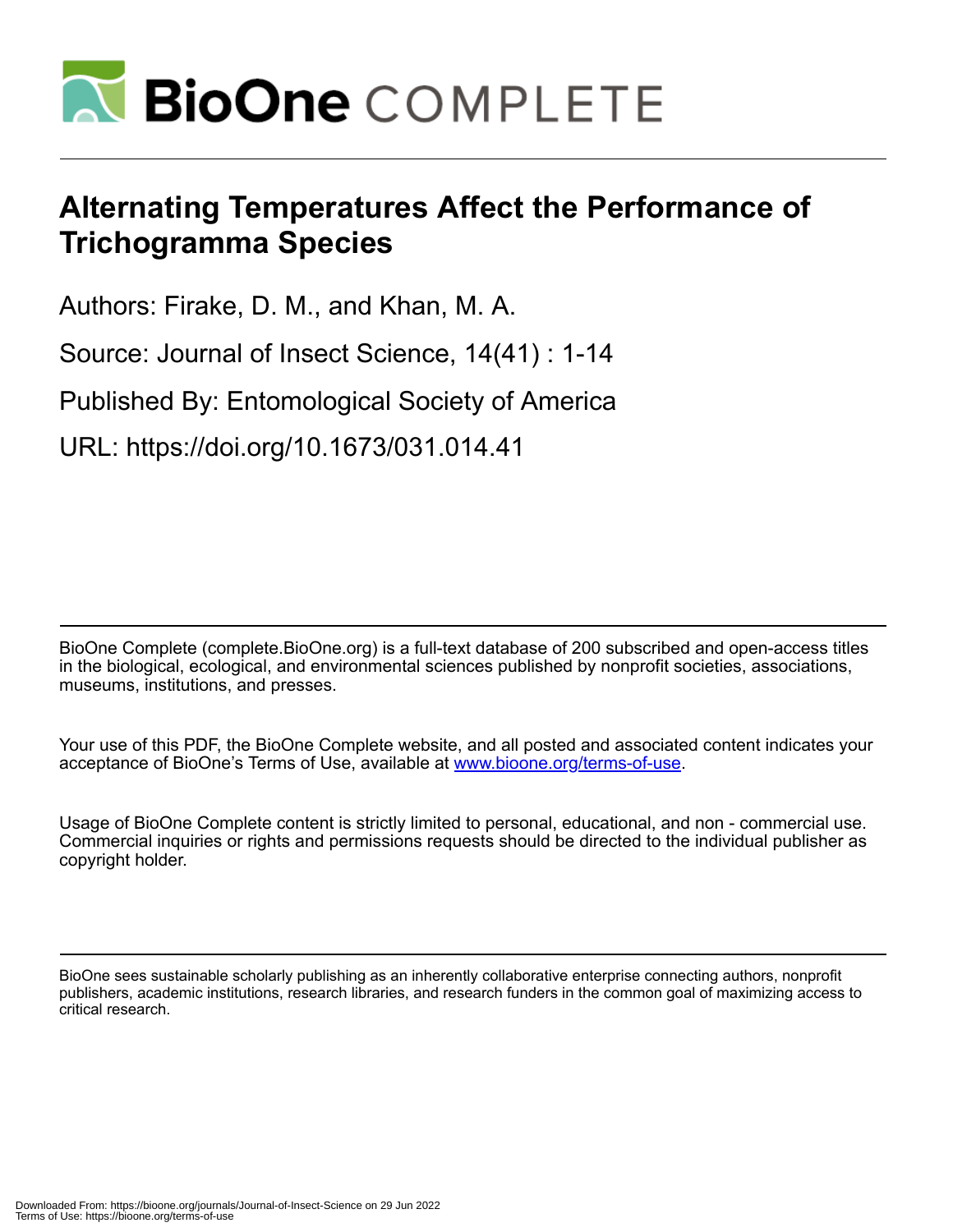

# **Alternating temperatures affect the performance of**  *Trichogramma* **species**

D. M. Firake<sup>1a</sup> and M. A. Khan<sup>2</sup>

<sup>1</sup> Division of Entomology, ICAR Research Complex for NEH Region, Umiam, Meghalaya-793103, India<br><sup>2</sup> Department of Entomology, C. B. Bant University of Agriculture and Technology, Bantaggar, Utterakk <sup>2</sup>Department of Entomology, G.B. Pant University of Agriculture and Technology, Pantnagar, Uttarakhand, India

## **Abstract**

The environmental compatibility of a biological control agent is an important aspect of successful reduction of agricultural pests. Temperature fluctuations during the day have a strong influence on the performance of laboratory-reared parasitoids. In field conditions, *Trichogramma* (Hymenoptera: Trichogrammatidae) wasps are exposed to variable temperatures during their development, which has a significant impact on their ability to control pest species. A simulationbased study was undertaken to evaluate the impact of variations in daily temperature on the pestcontrol abilities of female *Trichogramma* and their immature progenies. Considering the temperature variability of different agricultural zones of India, five temperature levels ranging from 20ºC to 40ºC were selected for daily short-term heat shocks to the immature progenies and egglaying females of two major *Trichogramma* species. Intensity and frequency of thermal shocks showed inverse relationships with adult emergence, fecundity, and longevity of *T. chilonis* and *T. poliae*. Parasitoid pupae were found to be more tolerant to temperature variations than eggs and larvae. Fecundity and longevity of parasitoids were significantly reduced under high temperature shocks to egg-laying females. Sex ratio was significantly affected by high temperature shocks to the immature and adult stages. However, the effect was more severe in eggs. A female-biased sex ratio was apparent in both parasitoids throughout the experiment. Overall, daily short-term temperature shocks to different developmental stages of parasitoids showed radical effects on emergence, fecundity, longevity, and sex ratio of the progeny. Therefore, releases of parasitoids should be conducted when they are in their pupal stages during the morning and evening in order to achieve their highest effectiveness for pest management.

![](_page_1_Picture_8.jpeg)

Journal of Insect Science | http://www.insectscience.org 1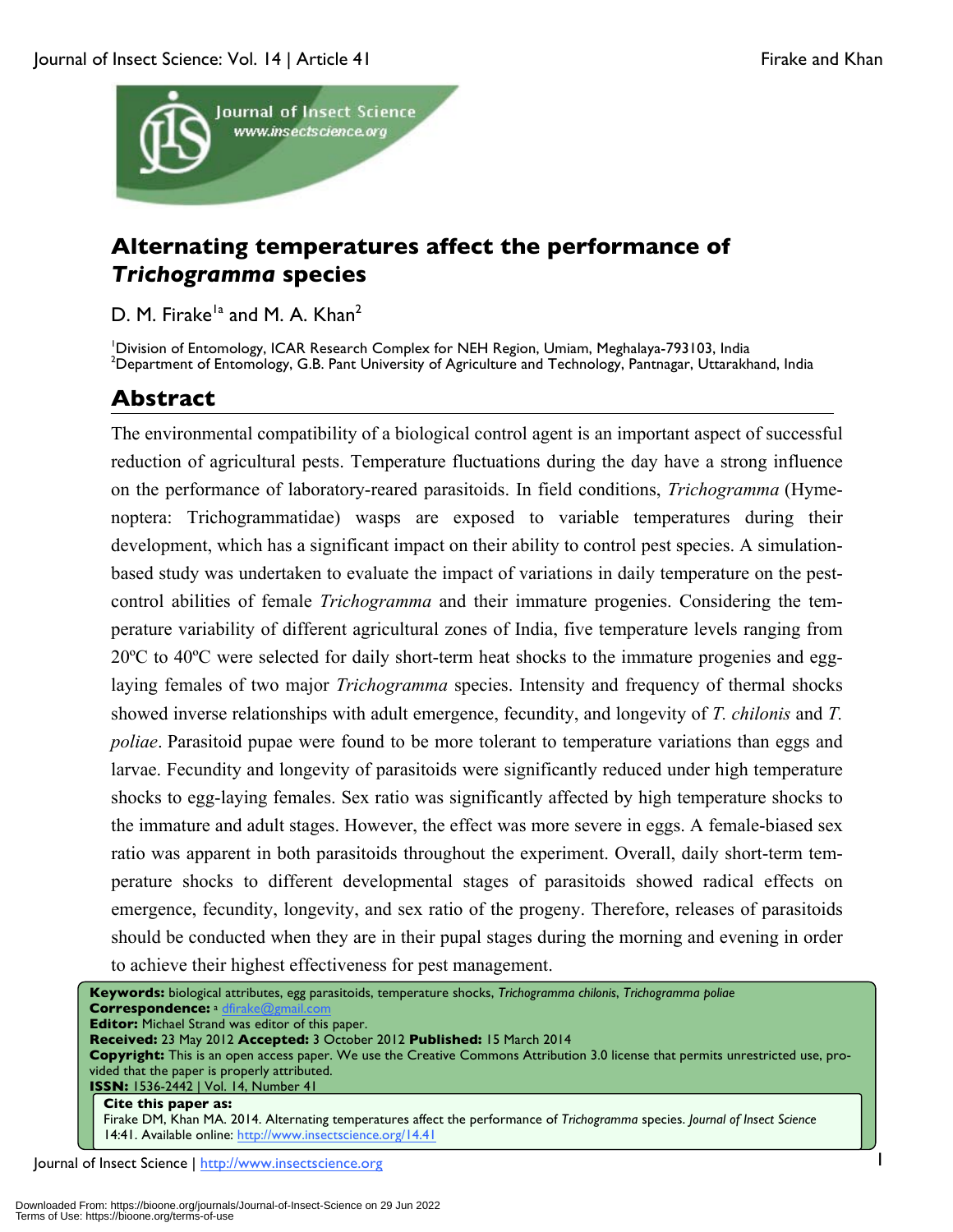### **Introduction**

*Trichogramma* (Hymenoptera: Trichogrammatidae) consists of over 600 species of egg parasitoids (Park et al. 2000), many of which are used in biological control programs against a wide range of lepidopterous pests (Corrigan and Laing 1994). *T. chilonis* Ishii is the most frequently encountered species in the Indian subcontinent and Southeast Asia (Nagarkatti and Nagaraja 1977), and *T. poliae* Nagaraja is a dominant parasitoid of the most destructive poplar defoliators, *Clostera cupreata* and *C. fulgurita*, in Himalayan regions of India (Ahmad et al. 1999, 2002). Both parasitoids are being deployed in mass in order to reduce lepidopteran pest populations in India.

Ecological compatibility of a biological control agent is an important aspect for successful agricultural pest control. The effectiveness of several bio-control attempts has been reduced due to adverse climatic conditions. Temperature is a key factor affecting the abundance, distribution, and parasitic capabilities of egg parasitoids (Bourchier and Smith 1996; Maceda et al. 2003). It has significant effects on developmental period and adult emergence of *Trichogramma* wasps (Foerster and Foerster 2009). Short-term exposure to 35ºC temperature causes substantial mortality in *T. chilonis*  (Nagarkati 1979). The functional response of the parasitoids is likely to change from one type to another with varying temperatures (Kfir 1983; Wang and Ferro 1998; Mohaghegh et al. 2001), resulting in altered foraging behavior (Zhang et al. 1983; Guo 1986). It has been reported that high temperature shocks on pupae and adults have significant impacts on fecundity, life duration, mobility, and efficacy of *Trichogramma* (Chihrane et al. 1993; 1997; Chihrane and Lauge 1994, 1996; Carriere and Boivin 1997).

Effects of temperature variation have been extensively studied on adult parasitoids, especially *Trichogramma* spp., but impacts on immature stages are often ignored. Additionally, several studies have been based on constant thermal exposure throughout the experimental period. However, subtropical countries like India, where the use of *Trichogramma* wasps as a biological control for agricultural pests is widely promoted, have variable temperatures during the day (usually six hours between 10:00 and 16:00). Regional temperature variability within the country ranges from less than 20ºC in hilly regions to over 40ºC in others. As a result of this variability, laboratory-reared parasitoids can be exposed to extreme temperature differences upon release, causing impacts that can affect their efficiency.

Simulation-based studies can give useful insight into the possible adverse effects of temperature variations on parasitoid performance. The present study was undertaken to evaluate the impacts of short-term exposure to extreme temperatures on the biological attributes of female *Trichogramma* and their immature progenies and to identify the best post-embryonic stage for their field release.

### **Material and methods**

### **Study location**

The experiment was carried out in the Biological Control Laboratory of the Department of Entomology, G.B. Pant University of Agriculture and Technology, Pantnagar, Uttarakhand, India, from 2006 to 2009.

### **Source of insect cultures**

Both parasitoids (*T. poliae* and *T. chilonis*) were cultured and maintained at the Biological Control Laboratory since 2004 in controlled conditions (25–27°C and 75  $\pm$  5%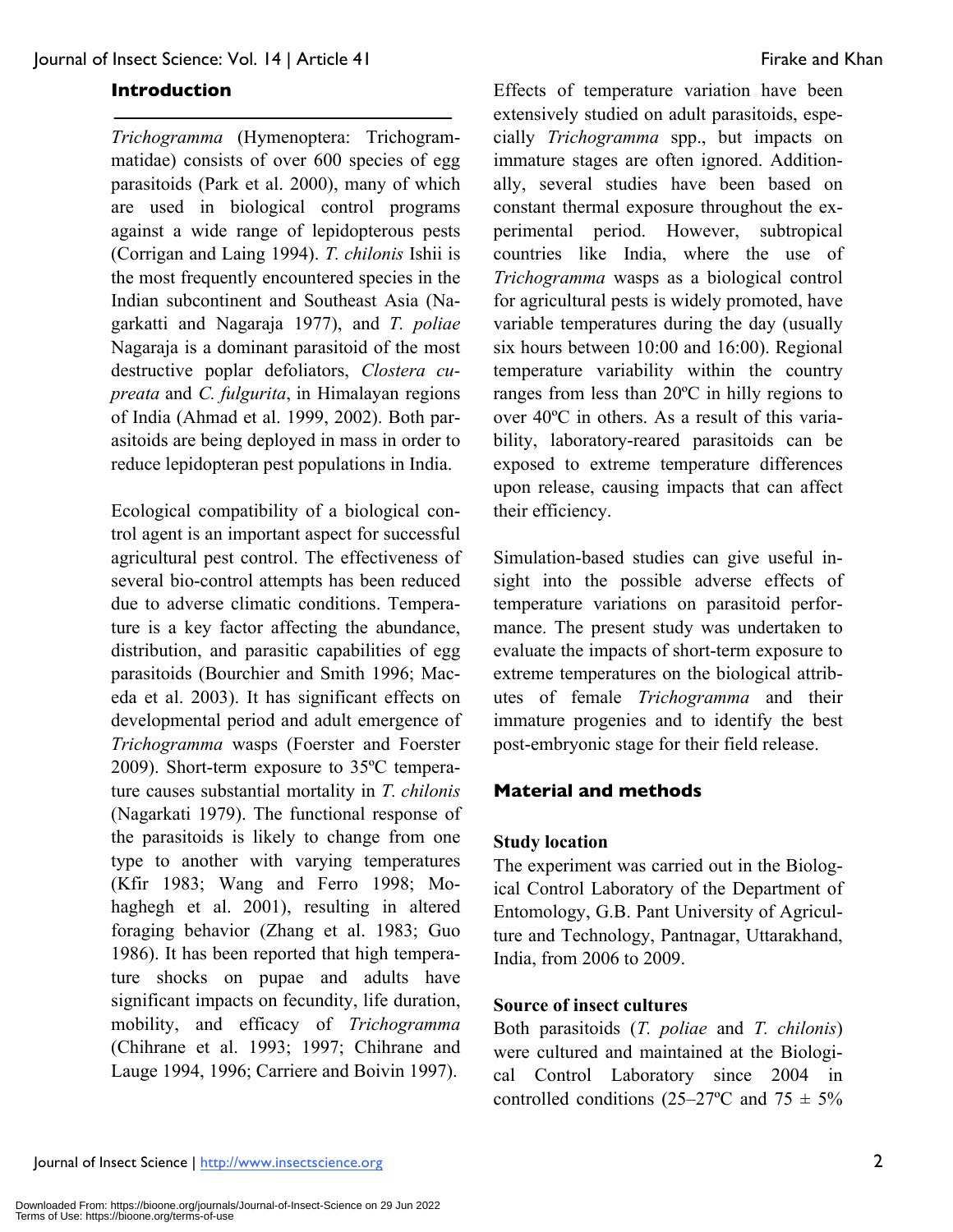RH) on the eggs of rice moth, *Corcyra cephalonica* Stainton (Lepidoptera: Pyralidae).

### **Maintenance of insect culture for the experiment**

*C. cephalonica* was reared on a standard diet containing maize, *Zea mays* L. (Poales: Poaceae). Fresh eggs of the factitious host were collected regularly and used for both culture and experiments. Parasitoids were considered to be in the egg stage immediately after parasitization of host eggs. On the third day of parasitization (i.e., before blackening of host eggs), the parasitoid was considered to be in the larval stage. From blackening of the host eggs until adult emergence, the parasitoid was considered to be in the prepupal and pupal stages (Dahlan and Gordh 1996).

### **Short-term exposure of immature stages of**  *Trichogramma* **species to the variable temperatures**

Paper strips containing 200 UV-light-treated eggs of *C. cephalonica* were exposed to large numbers of *T. poliae* and *T. chilonis* adults (about 500 females each) separately in glass test tubes (25 x 150 mm). Honey solution (10%) was provided as food to the adult parasitoids. After 24 hours of exposure, parasitized eggs were kept in an environmental chamber (OBROMAX, www.obromax.com) at  $20 \pm 1$ <sup>o</sup>C temperature and  $75 \pm 5\%$  RH for the temperature shock period. After six hours of exposure, the parasitized eggs were kept at an ambient temperature  $(27 \pm 1$ <sup>o</sup>C) for of the rest of the day. This process was repeated daily until adult emergence. A similar protocol was followed subsequently for different temperature shocks  $(25 \pm 1^{\circ}C, 30 \pm 1^{\circ}C, 35 \pm 1^{\circ}C,$  and 40  $\pm$  1<sup>o</sup>C). A constant photoperiod (16:8 L:D) was maintained throughout the experiment, and exposure to temperature shocks were always conducted under light conditions. Continuous rearing of parasitoids at an ambient temperature  $(27 \pm 1^{\circ}\text{C})$  was used as an untreated control.

The different temperature shocks were given as explained above on the third day of parasitization (larval stage) and on fifth day of parasitization (pupal stage). Individuals (immature stages only) exposed to thermal treatments formed the  $G_0$  generation, and the G1 generation was composed of their progeny.

Immediately after adult emergence, 20 mated females from each replication were isolated by treatment in small glass vials (12 x 75 mm). For studies on fecundity of females  $(G<sub>0</sub>)$ , 100 UV-treated fresh eggs of host *C*. *cephalonica* were provided for parasitization at ambient conditions ( $27 \pm 1$ °C and  $75 \pm 5\%$ RH) until death. Honey solution (10%) was provided as food to the adult female parasitoids. Fresh host eggs were provided daily, and the strips containing parasitized host eggs were separated. After five to six days of parasitization, fecundity was calculated. Observations of female longevity  $(G_0)$  were recorded each morning. Females in the progeny  $(G_1)$  were separated on the basis of antennae under stereoscopic microscope and sex ratio was calculated.

### **Short-term exposure of egg-laying**  *Trichogramma* **species to variable temperatures**

Both parasitoids were reared under ambient conditions up to pupal stage. After the adult emergence, 20 newly emerged and mated females were isolated in separate glass vials and 100 host eggs (UV-treated) were provided daily. Honey solution (10%) was provided as food for adult females. These vials were kept in an environmental chamber at  $20 \pm 1$ ° C temperature and  $75 \pm 5\%$  RH. After six hours of exposure to temperature shock, the vials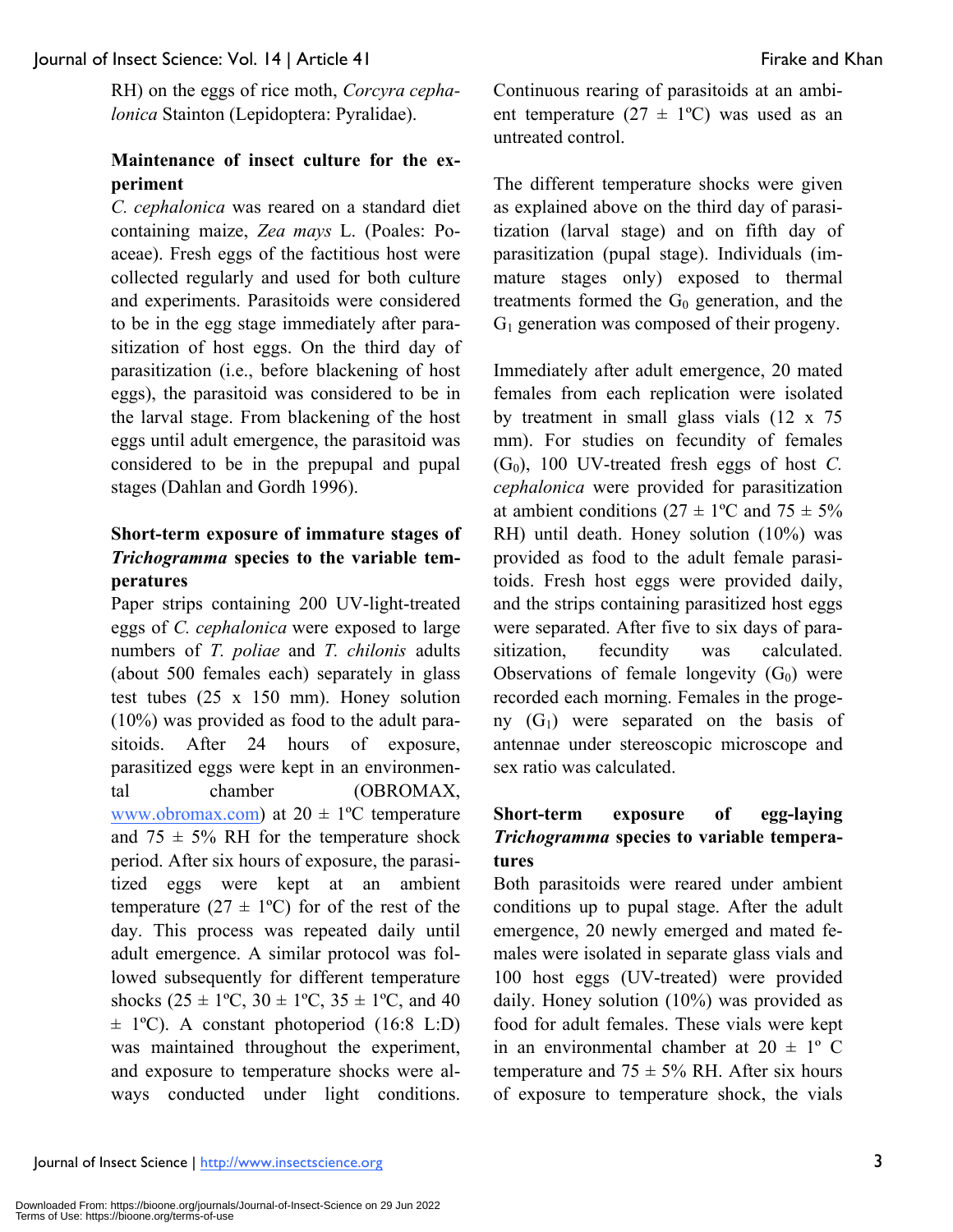![](_page_4_Figure_2.jpeg)

containing treated females were moved to ambient temperature  $(27 \pm 1)$ °C) for the rest of the day. Parasitoids were exposed to different temperature shocks each day for six hours until death. The females exposed to variable temperatures formed the  $F_0$  generation and the  $F_1$  generation was composed of their subsequent progenies. Daily fecundity  $(F_0)$ , longevity  $(F_0)$  and sex ratio of their progeny  $(F_1)$  were recorded using the above procedure. The same protocol was followed subsequently for different temperature shocks  $(25 \pm 1^{\circ}C, 30)$  $\pm$  1°C, 35  $\pm$  1°C, and 40  $\pm$  1°C). Parasitoids reared at an ambient temperature  $(27 \pm 1^{\circ} \text{ C})$ without any temperature shocks were used as an untreated control.

### **Experimental design and statistical analysis**

The experiment on the effect of temperature shocks on immature stages of *Trichogramma* spp. was carried out with respect to two factors, temperature shock levels and life stage of parasitoids, with a completely randomized design. Data obtained in this study were analyzed using the general linear model (univariate analysis) in statistical software SPSS 14.0 (IBM, www.ibm.com). Data obtained during the experiment regarding temperature effects on gravid *Trichogramma* females were analyzed using one way ANOVA  $(P = 0.05)$ . Tukey's HSD test was applied to determine differences between means.

### **Results**

**Influence of variable temperature shocks on biological attributes of** *T. poliae* **and** *T. chilonis*

**Developmental period of parasitoids**  $(G_0)$ **.** Significant variation in developmental period of *Trichogramma* species was observed as a result of experimental temperature shocks (Figure 1). Developmental period of *T. poliae* was remarkably extended  $(F = 9.15, P \le 0.01,$  $df = 5$ ) due to both low and high temperature shocks. A similar trend was found in *T. chilonis* ( $F = 5.78$ ,  $P < 0.01$ , df = 5). Differences in developmental period of *T. poliae* and *T. chilonis* were not significant when different stages of parasitoids were exposed to variable temperatures ( $F = 0.47$ ,  $P = 0.62$ ,  $df = 2$ , and F  $= 0.28, P = 0.75, df = 2$ , respectively).

Adult emergence of parasitoids (G<sub>0</sub>). Adult emergence of *T. poliae* and *T. chilonis* was also significantly affected (F = 1148.24,  $P \leq$ 0.01,  $df = 5$ , and  $F = 934.58$ ,  $P < 0.01$ ,  $df = 5$ , respectively) as a result of daily short-term exposure to higher temperatures (Figure 2). Furthermore, adult emergence was significant-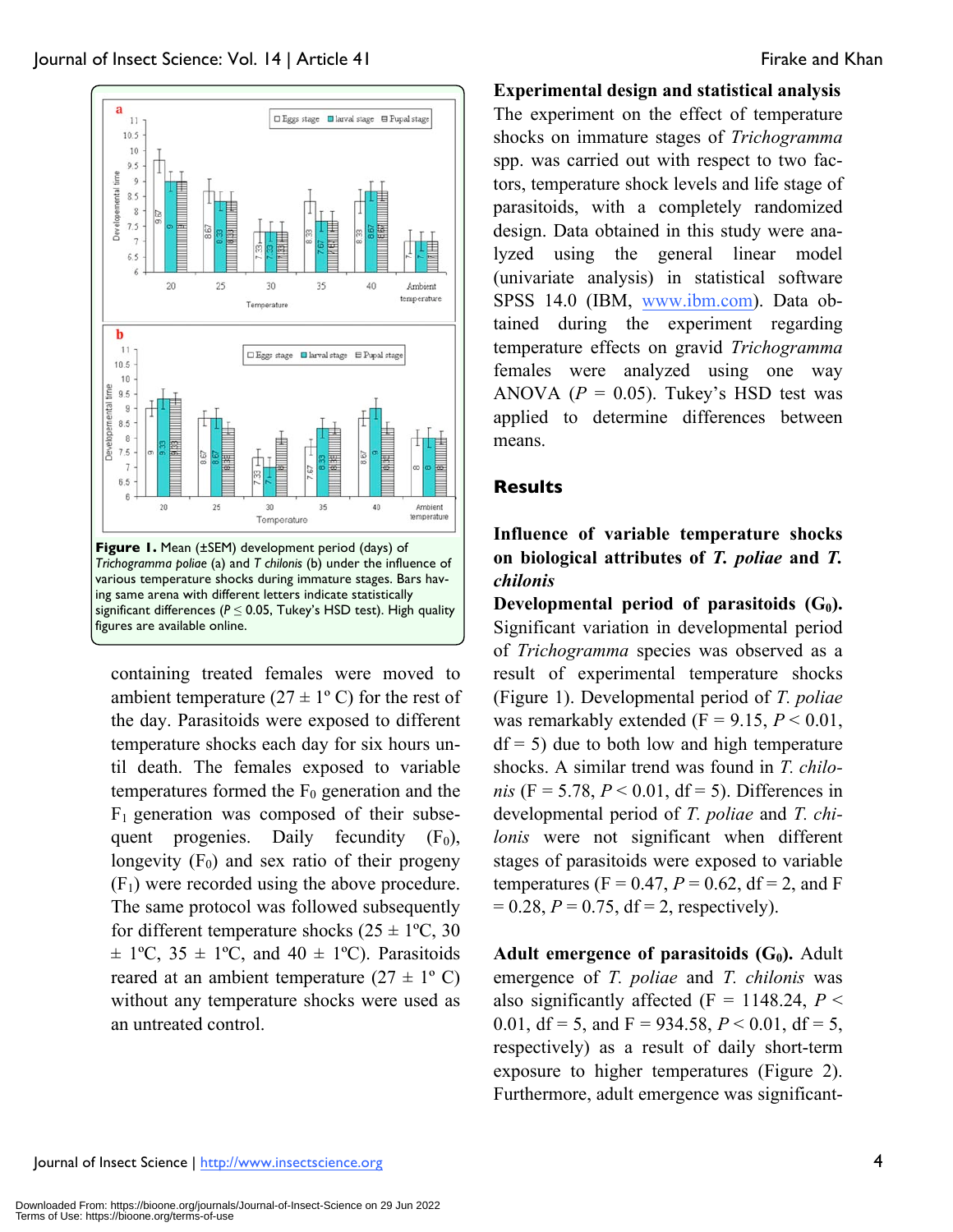![](_page_5_Figure_0.jpeg)

![](_page_5_Figure_1.jpeg)

ences (*P* ≤ 0.05, Tukey's HSD test). High quality figures are available online.

ly affected when egg-stage *T. poliae* (F = 1682.17,  $P < 0.01$ , df = 2) and *T. chilonis* (F = 1600,  $P < 0.01$ , df = 2) were exposed. Significant differences were also noticed between different temperature shocks and life stages of *T. poliae* (F = 360.77, *P* < 0.01, df = 10) and *T. chilonis* (F = 251.51,  $P < 0.01$ , df = 10).

**Fecundity of parasitoids**  $(G_0 \text{ and } F_0)$ **.** Fecundity of *T. poliae*  $(G_0)$  and *T. chilonis*  $(G_0)$  was significantly reduced ( $F = 2294$ ,  $P < 0.01$ , df = 5 and F = 3176.98,  $P < 0.01$ , df = 5, respectively) as a result of high temperature shocks (Figure 3). The effect was more severe when the *T. poliae* (F = 618.49, *P* < 0.01, df = 2) and *T. chilonis* egg-stage (F = 996.61,  $P \le$  $0.01$ ,  $df = 2$ ) was exposed than when the larval and pupal stages were exposed. A significant reduction in fecundity was also observed

![](_page_5_Figure_5.jpeg)

tized per female) of *Trichogramma poliae* (a) and *T. chilonis* (b) under the influence of various temperature shocks during immature stages. Bars having same arena with different letters indicate statistically significant differences *(P ≤* 0.05, Tukey's HSD test). High quality figures are available online.

![](_page_5_Figure_7.jpeg)

**Figure 4.** Mean (±SEM) lifetime fecundity (no. of host parasitized per female) of two *Trichogramma* species at various temperature shocks to the egg-laying females. Bars having same arena with different letters indicate statistically significant differences (*P* ≤ 0.05, Tukey's HSD test). High quality figures are available online.

when egg-laying females  $(F_0)$  of *T. poliae* (F = 675.98,  $P < 0.01$ , df = 5) and *T. chilonis* (F = 796.22,  $P < 0.01$ , df = 5) were exposed to various temperature shocks (Figure 4).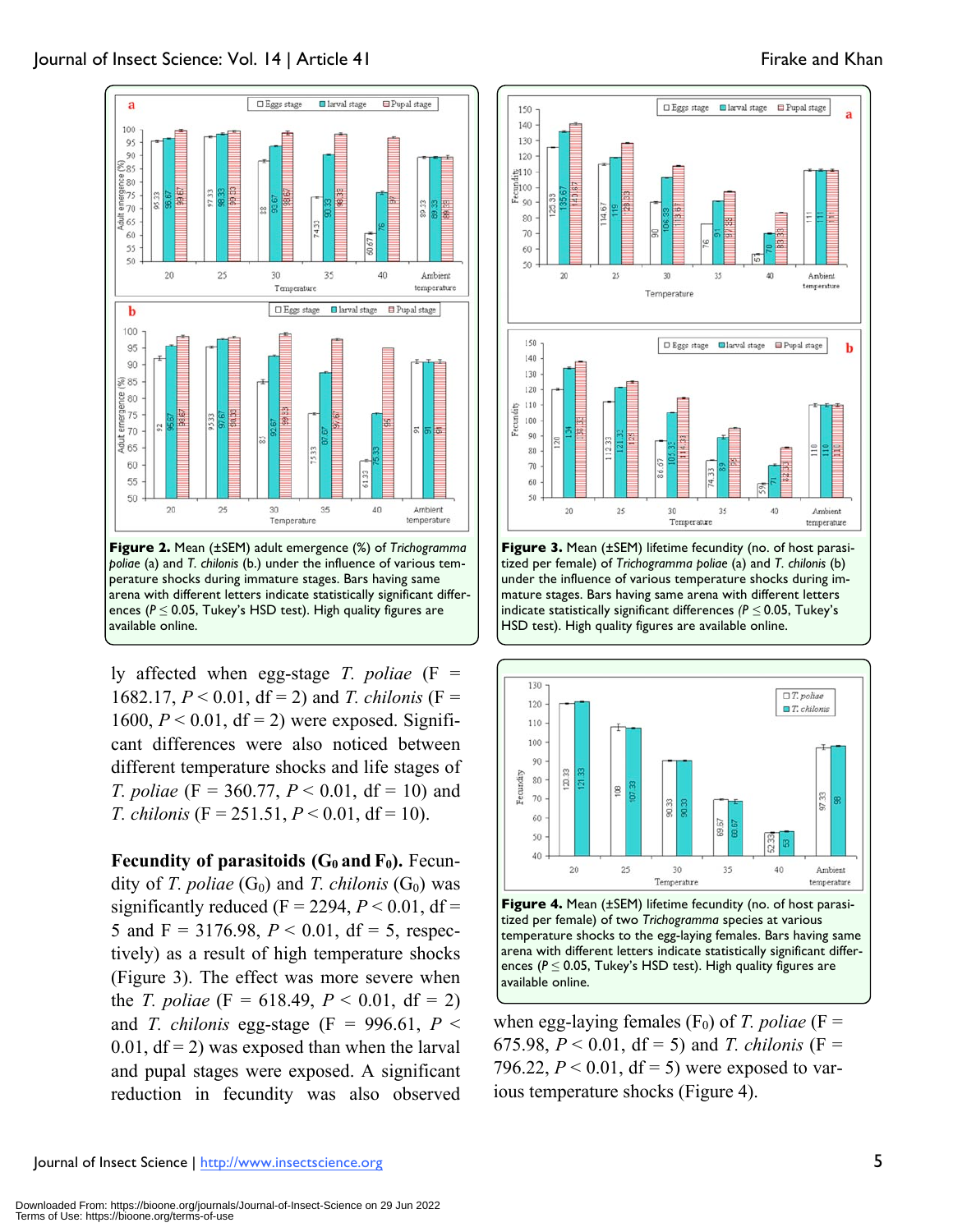![](_page_6_Figure_2.jpeg)

**Female longevity of parasitoids**  $(G_0 \text{ and } F_0)$ **.** The life spans of female *T. poliae*  $(G_0)$  and *T. chilonis* (G<sub>0</sub>) were considerably reduced (F = 53.73,  $P < 0.01$ , df = 5. and F = 49.97,  $P <$ 0.01,  $df = 5$ , respectively) from short-term exposure to 40ºC temperature shocks (Figure 5). Longevity of female *T. poliae* (G<sub>0</sub>) and *T. chilonis*  $(G_0)$  was higher when exposed to higher temperatures at the pupal stage  $(F = 11.40, P)$  $< 0.01$ , df = 2, and F = 7.54,  $P < 0.01$ , df = 2, respectively) than the larval and egg stage. Increased intensity and frequency of thermal shocks caused significant effects on longevity of *T. poliae* (F<sub>0</sub>) (F = 16.89,  $P < 0.01$ , df = 5) and *T. chilonis* (F<sub>0</sub>) (F = 53.40, *P* < 0.01, df = 5) (Figure 6).

![](_page_6_Figure_4.jpeg)

![](_page_6_Figure_5.jpeg)

![](_page_6_Figure_6.jpeg)

![](_page_6_Figure_7.jpeg)

**Sex ratio of the progeny**  $(G_1 \text{ and } F_1)$ **.** No significant differences were noticed in sex ratio of the progeny  $(G_1)$  of *T. poliae* (F = 0.50,  $P = 0.77$ , df = 5) or *T. chilonis* (F = 0.73,  $P =$ 0.60, df = 5); when their mothers  $(G_0)$  were exposed to various temperature shocks (Figure 7). However, the sex ratio of the progeny of *T.*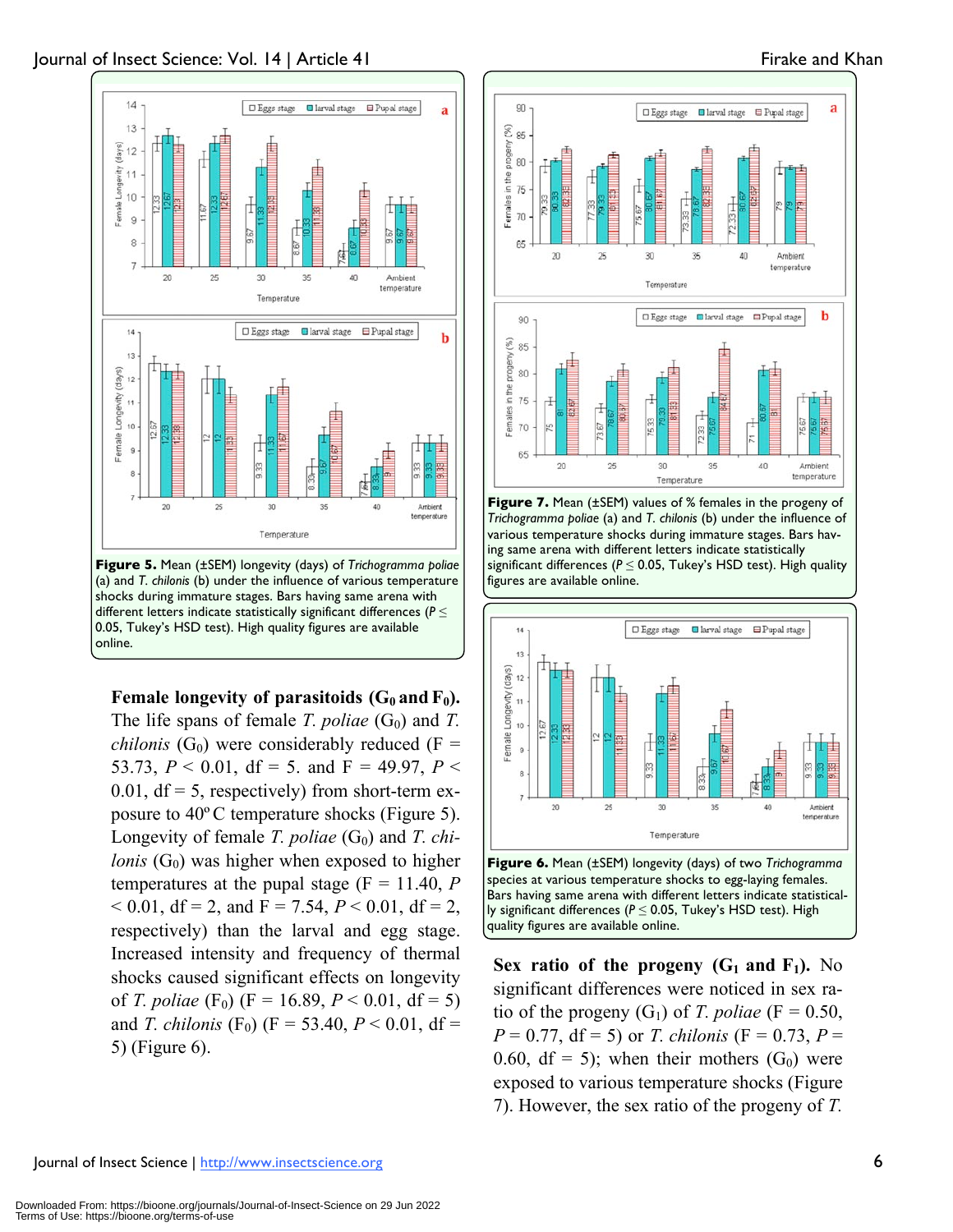*poliae* and *T. chilonis*  $(G_1)$  decreased considerably  $(F = 9.93, P < 0.01, df = 2, and F =$ 11.38,  $p < 0.01$ , df = 2, respectively) under high temperature shocks at the egg stage, favoring females (Figure 7). Furthermore, the sex ratio of *T. poliae*  $(F_1)$  was significantly affected (F = 13.37,  $P < 0.01$ , df = 5) as a result of various temperature shocks to egglaying females  $(F_0)$  (Figure 8). A parallel trend was observed in *T. chilonis*  $(F_1)$   $(F =$ 10.24,  $P < 0.01$ , df = 5) (Figure 8). Interestingly, sex ratio of both the parasitoid species was female-biased under all temperature shock levels.

### **Discussion**

Temperature is the most important variable impacting the development of invertebrates. The developmental period of insects largely depends on environmental temperatures. In this study, both high and low temperature shocks extended the developmental period of *Trichogramma* species. Changes in enzyme levels, the properties of the cell membrane, as well as other physio-chemical changes induced by fluctuating temperatures may have extended the developmental period of insects (Wang et al. 2004). The relationship between temperature and development is often linear throughout the range of temperatures suitable for insect development and becomes sigmoid throughout the temperature ranges unsuitable for insect development (Andrewartha and Birch 1954; Lactin et al. 1995; Arbab et al., 2006). Therefore, the results of our study are in agreement with several reports on other *Trichogramma* species (Butler and Lopez 1980; Calvin et al. 1984; Naranjo 1993; Park et al. 2000; Suverkropp et al. 2001). Extended developmental period under fluctuating temperatures may also be attributed to reduced metabolic conditions for prolonged periods (Hassan et al. 1990; Tezze and Botto 2004).

![](_page_7_Figure_5.jpeg)

Developmental period was least affected when parasitoids were exposed in the pupal stage. This stage has been suggested to be more tolerant of temperature extremes. Interestingly, the developmental period of *T. poliae* was relatively less affected, even under higher temperatures, possibly a result of originating from a warmer climate (Nagaraja 1973).

When temperature deviates from its optimum, mortality rate increases and premature mortality is observed among individuals (Chihrane and Lauge 1996). This inverse relationship of temperature with emergence of *Trichogramma* has been supported by several studies (Ram and Sharma 1977; Lopez and Morrison 1980; Chihrane et al. 1993; Miura and Kobayashi 1993; Park et al. 2000). Reduced *Trichogramma* emergence has also been reported even at 32ºC (Consoli and Parra 1995), 35ºC (Harrison et al. 1985; Scholler and Hassan 2001; Ayvaz et al. 2008), and 42ºC (Fye and Larsen 1969). Lower emergence at higher temperatures might be due to higher mortality of parasitoids inside the host egg itself. Under such conditions, parasitoids may be unable to perforate the chorion of host egg, ultimately blocking emergence (Chihrane and Lauge 1996).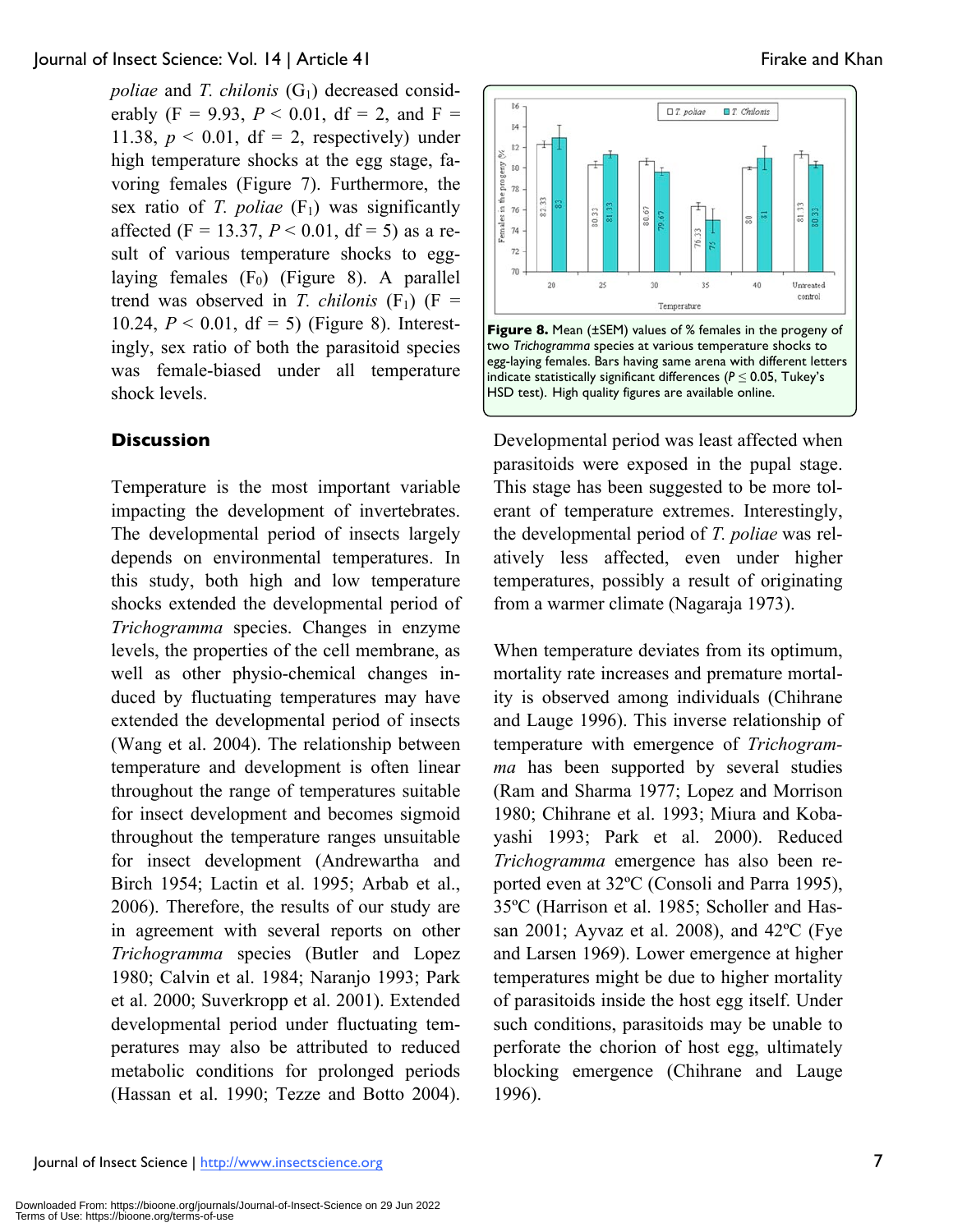In this study, adult emergence was more significantly affected when parasitoids were exposed in the egg-stage, as opposed to beginning exposure at the larval and pupal stages. Desiccation of host eggs, prolonged heat stress, and sudden changes in metabolic activities might have affected parasitoid development, which ultimately reduced adult emergence. Insect pupae are usually comparatively hardier than eggs and larvae; therefore, temperature-induced effects on the parasitoid pupae were less significant, even up to  $40 \pm$ 1ºC. Pupal stages in this study were given fewer thermal shocks than the other life stages. However, extreme temperature exposure of pupal-stage *T. pretiosum* (Lopez and Morrison 1980) and *T. brassicae* (Chihrane and Lauge 1996) significantly reduced the emergence of adults (Hassan et al. 1988; Steidle et al. 2001; Mansfield and Mills 2002). This may be due to their originating from a colder climate. The parasitoids used in this study originated from a tropical climate.

Short-term exposure to high temperatures also had significant impacts on field parasitism of crop pests by *T. ostriniae* (Wang et al. 1997). A negative correlation between temperature and fecundity has been repeatedly reported in many parasitoids (Sorokina 1978; Zaslavskiy and May Phu Qui 1982; Atamirzaeva 1991; Pavlik 1992; Scott et al. 1997; Wang and Ferro 1998). In our findings, fecundity of parasitoids was considerably reduced due to high temperature shocks, in congruence with earlier reports on *Trichogramma* species (Calvin et al. 1984; Chihrane et al. 1993; Chihrane and Lauge 1996; Reznik et al. 1997; Maisonhaute et al. 1999; Singh and Ram 2006; Reznik and Vaghina 2006a, b; Ayvaz et al. 2008). Reduced fecundity is linked to the disruption of ovarian function as a result of high temperatures during post-embryonic development. Possibilities of some pathological effects have also been reported (partial male sterility and female oogenesis suppression) in *T. brassicae* due to heat shocks and their ultimate influence on oviposition (Chihrane et al. 1993; Chihrane and Laugé 1994, 1996). In this study, the pupal stage was found to be relatively tolerant, which could be due to their hardiness and fewer thermal shocks, as previously described.

Longevity was also significantly reduced due to high temperature shocks given during immature and adult stages. However, life span was comparatively longer when parasitoids were exposed in their pupal stages. Shortened longevity could be due to shrinkage or desiccation of host eggs, which ultimately result in the formation of weak parasitoids. Usually, malnourished parasitoids (food-deprived females) live shorter life spans than well-fed parasitoids (Reznik et al. 1997, 2003). In this investigation, longevity was inversely related to temperature shocks, suggesting that temperature plays a significant role on overall parasitization. Therefore, the results are in accordance with several reports on other *T.*  species (Lund 1938; Ram and Sharma 1977; Pak and Oatman 1982; Harrison et al. 1985; Rogor 1988; Chihrane et al. 1991; Bourchier and Smith 1996; Babi and Nabham 1998; Ayvaz et al. 2008).

Thermal fluctuations given during immature stages  $(G_0)$  had lesser effects on the sex ratio of the progeny  $(G_1)$  and less effects on the pupal stage compared to egg and larval stages. Tolerance of *T. chilonis* pupae to extreme temperatures has been reported (Singh and Ram 2006), whereas sex ratio was relatively unchanged due to temperature variations. However, the sex ratio of the progeny of both parasitoids  $(F_1)$  was significantly affected due to thermal shocks in this study. The effects on the sex ratio of the progeny were determined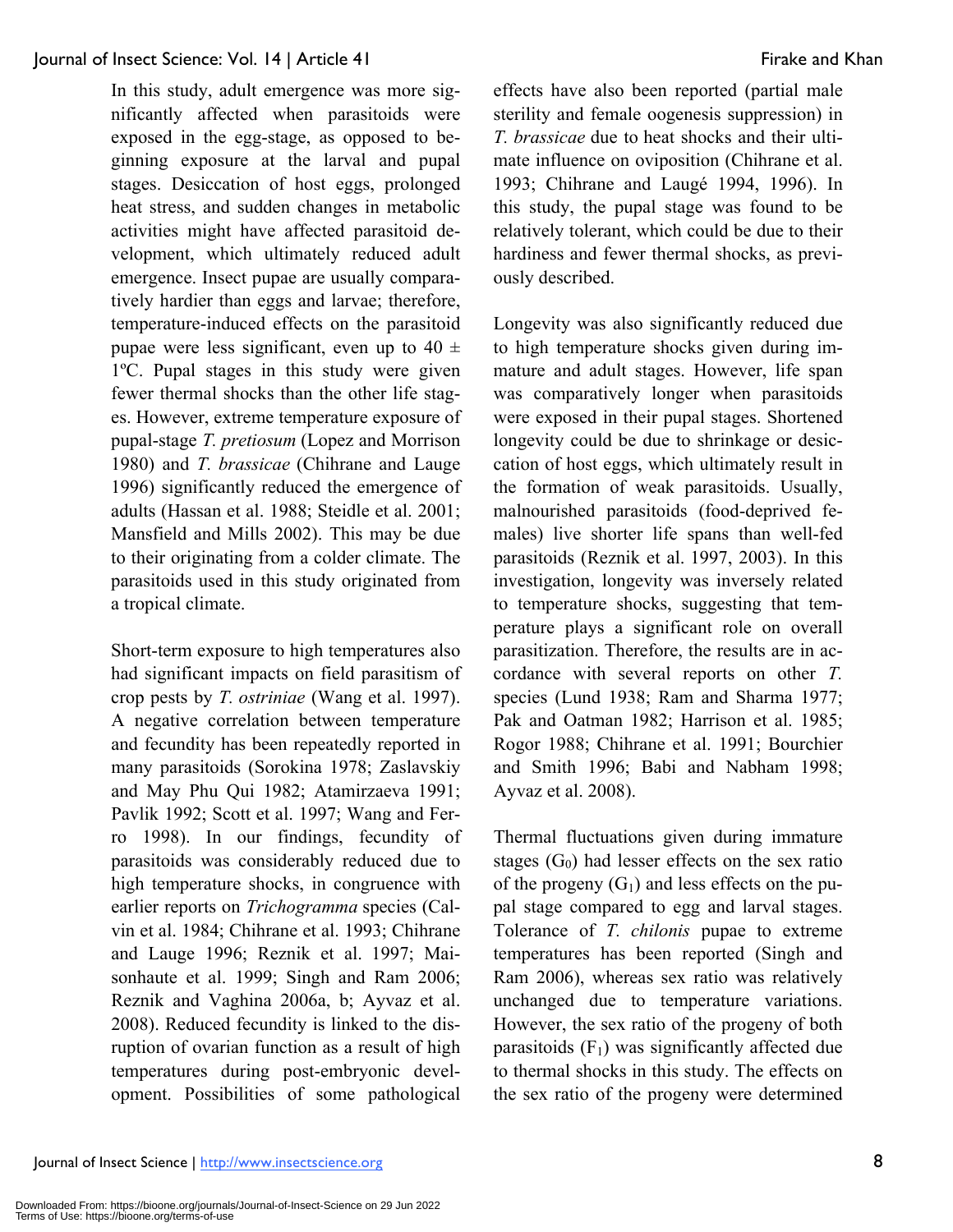by the rearing temperature during the mother's development (Bower and Stern 1996). In our study, the mothers  $(F_0)$  were reared at ambient conditions and exposed to variable temperatures during the adult stage only. This might have affected the sex ratio of the progeny  $(F_1)$ . A similar relationship between temperature and sex ratio has been observed in several *Trichogramma* species (Parker and Pinnell 1971; Harrison et al. 1985; Consoli and Parra 1995). In our experiment, a femalebiased sex ratio consistently resulted when the mother was exposed to different temperature shocks, a trend that has been as reported in many trichogrammatids (Harrison et al. 1985; Haile et al. 2002; Saljoqi and YuRong 2004; Foerster and Foerster 2009).

### **Conclusion**

The results of our study suggest that high and low temperature shocks have considerable impacts on female parasitoid longevity, fecundity, adult emergence, and sex ratio of their progeny. Although the parasitoids in this study were found to survive and reproduce at temperatures up to 40ºC, their releases for pest control would be more effective between  $23 \pm$  $1^{\circ}$ C and  $26 \pm 1^{\circ}$ C. Parasitoids should be released just before their emergence (during the pupal stage) and preferably during the morning or evening in order to achieve the highest level of effectiveness for better pest management.

### **Acknowledgements**

We are highly thankful to the Department of Biotechnology, Government of India, New Delhi, and the Dean of the College of Agriculture, G.B.P.U.A.&T., Pantnagar, India, for providing necessary laboratory facilities.

### **References**

Ahmad M, Ahmad MJ, Mishra RK, Khan HR. 2002. Egg parasitoid, *Trichogramma chilonis* and its host range in India. *Indian Forester* 128: 412–420.

Ahmad M, Jamal Ahmad MD, Mishra RK. 1997. Indigenous microhymenoptera parasitoid species associated with poplar defoliator, *Clostera cupreata* (Lepidoptera: Notodontidae). *Annals of Forestry* 5: 26–34.

Ahmad M, Jamal Ahmad MD, Mishra RK. 1999. *Trichogramma poliae* Nagaraja (Hymenoptera: Trichogrammatidae): A new record on poplar defoliator, *Clostera cupreata* (Lepidoptera: Notodontidae). *Annals of Forestry* 7: 9–19.

Andrewartha HG, Birch LC. 1954. *The Distribution and Abundance of Animals.* Chicago University Press.

Arbab A, Kontodimas D, Sahragard A. 2006. Estimating development of *Aphis pomi* (De Geer) (Homoptera: Aphididae) using linear and nonlinear models. *Environmental Entomology* 35: 1208–1215.

Atamirzaeva ТМ. 1991. Biological characteristics of *Trichogramma sugonjaevi*  (Hymenoptera: Trichogrammatidae) under laboratory conditions. (pp. 5–6) In: *Trichogramma (Biology, Development, Application). Proceedings of the Third All-Union Conference on Trichogramma.*

Ayvaz A, Karasu E, Karaborklu J, Tuncbilek AS. 2008. Effects of cold storage, rearing temperature, parasitoid age and irradiation on the performance of *Trichogramma evanescens*  Westwood (Hymenoptera: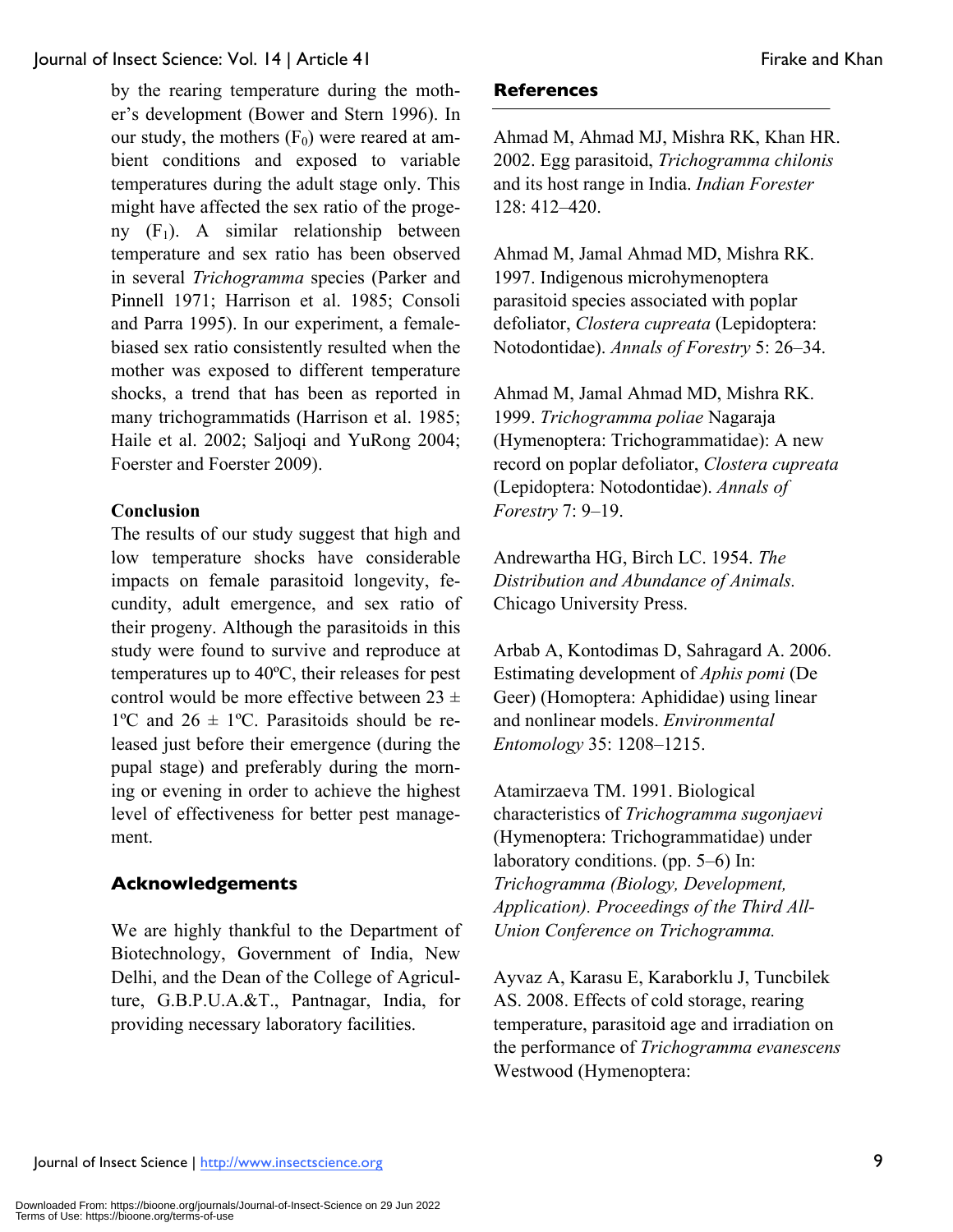Trichogrammatidae). *Journal of Stored Product Research* 44: 232–240.

Babi A, Nabham MA. 1998. Effect of temperature on some biological characteristics of the Syrian populations of *Trichogramma principium* Sugonyaev and Sorokina (Hymenoptera: Trichogrammatidae). *Entomophaga* 29: 369–379.

Bourchier RS, Smith SM. 1996. Influence of environmental conditions and parasitoid quality on field performance of *Trichogramma minutum. Entomologia Experimentalis et Applicata* 80: 461–468.

Butler GD, Lopez JD. 1980. *Trichogramma pretiosum* development in two hosts in relation to constant and fluctuating temperatures. *Annals of Entomological Society of America* 73: 671–673.

Calvin DD, Knapp MC, Welch SM, Poston FL, Elzinga RJ. 1984. Impact of environmental factors on *Trichogramma pretiosum* reared on southwestern corn borer eggs. *Environmental Entomology* 13: 774– 780.

Carriere Y, Boivin G. 1997. Evolution of thermal sensitivity of parasitization capacity in egg parasitoids. *Evolution* 51: 2028–2032.

Chihrane J, Derrien A, Laugé G. 1997. Locomotor activity of *Trichogramma brassicae* (Hymenoptera) under the influence of high temperature shocks. J*ournal of Insect Behavior* 10: 203–211.

Chihrane J, Lauge G. 1994. Incidences de chocs de tempe´ratures e´leve´es sur la ligne´e germinale male de *Trichogramma brassicae*  (Hymenoptera: Trichogrammatidae). *Entomophaga* 39: 11–20.

Chihrane J, Lauge G. 1996. Loss of parasitization efficiency of *Trichogramma brassicae* (Hymenoptera: Trichogrammatidae) under high temperature conditions. *Biological Control* 87: 85–89.

Chihrane J, Lauge G, Hawtlzky N. 1993. Effect of high temperature shocks on the development and biology of *Trichogramma brassicae. Entomophaga* 38: 185–192.

Chihrane J, Lauge G, Hawtlzky N, Durier C, Barry P. 1991. Effect of high temperature shocks applied during pupal instar on characteristics of *Trichogramma brassicae*. *Les Colloques de I'INRA* 56: 63–64.

Consoli FL, Parra JRP. 1995. Effects of constant and alternating temperatures on *Trichogramma galloi* Zucchi (Hymenoptera: Trichogrammatidae) biology. I. Development and thermal requirements. *Journal of Applied Entomology* 119: 415–418.

Corrigan JE, Laing JE. 1994. Effects of the rearing host species and the host species attacked on performance by *Trichogramma minutum* Riley (Hymenoptera: Trichogrammatidae). *Biological Control* 23: 755–760.

Dahlan AN, Gordh G. 1996. Development of *Trichogramma australicum* Girault (Hymenoptera : Trichogrammatidae) on *Helicoverpa armigera* (Hubner) eggs (Lepidoptera: Noctuidae). *Australian Journal of Entomology* 35: 337–344.

Foerster MR, Foerster LA. 2009. Effects of temperature on the immature development and emergence of five species of *Trichogramma. BioControl* 54: 445–450.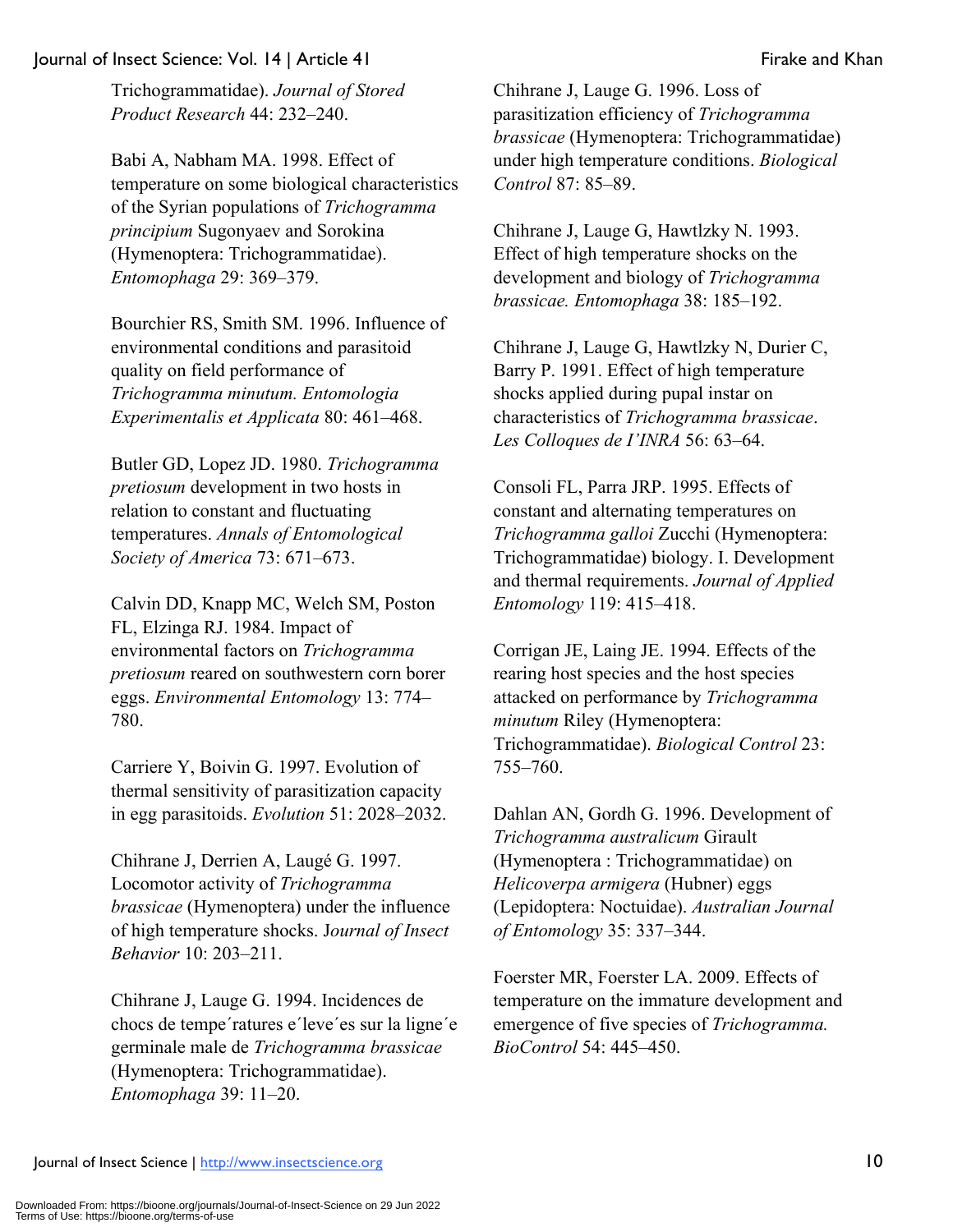Fye RE, Larsen DJ. 1969. Preliminary evaluation of *Trichogramma minutum* as a released regulator of Lepidopterous pests of cotton. *Journal of Economic Entomology* 62: 1291–1296.

Guo X. 1986. Bionomics of *Trichogramma ostriniae* Pang et Chen. *Chinese Journal of Biological Control* 2: 148–152.

Haile AT, Hassan SA, Ogol CKPO, Baumgartner J, Sithanantham S, Monje JC, Zebitz CPW. 2002. Temperature dependent development of four egg parasitoid *Trichogramma* species (Hymenoptera: Trichogrammatidae). *Biocontrol Science and Technology* 12: 555–567.

Harrison WW, King EG, Ouzts JD. 1985. Development of *Trichogramma exiguum* and *T. pretiosum* at five temperature regimes. *Environmental Entomology* 14: 118–121.

Hassan SA, Kohler E, Rost WM. 1988. Mass production and utilization of *Trichogramma*: Control of the codling moth *Cydia pomonella* and the summer fruit tortrix moth *Adoxophyes orana* (Lepidoptera: Tortricidae). *Entomophaga* 33: 413–420.

Honek A, Kocourek F. 1990. Temperature and development time in insects: A general relationship between thermal constants. *Zoologische Jahrbuecher Systematik* 117: 401–439.

Ionascu G. 1992. *Effets de tempe´ratures e´leve´es lors du re´veil de la pre´nymphe de Trichogramma brassicae; ses conse´quences sur la fin du de´veloppement pre´imaginal et la biologie des adultes*. Me´moire D.E.A., University of Paris XI.

Kfir R. 1983. Functional response to host density by the egg parasite *Trichogramma pretiosum*. *Entomophaga* 28: 345–353.

Lactin DJ, Holliday NJ, Johnson DL, Craigen R. 1995. Improved rate model of temperature dependent development by arthropods. *Environmental Entomology* 24: 68–75.

Lopez JD, Morrison RK. 1980. Effects of high temperature on *Trichogramma pretiosum* programmed for field release. *Journal of Economic Entomology* 73: 667–670.

Lund HO. 1938. Studies on longevity and productivity in *Trichogramma evanescence*. *Journal of Agricultural Research* 56: 421– 439.

Maceda A, Homhmann CL, Honorio RDS. 2003. Temperature effects of *Trichogramma pretiosum* Riley and *Trichogrammatoidae annulata* De Santis. *Journal of Brazilian Archives of Biology and Technology* 46: 27– 32.

Maisonhaute C, Chihrane J, Lauge G. 1999. Induction of thermo-tolerance in *Trichogramma brassicae* (Hymenoptera: Trichogrammatidae). *Environmental Entomology* 28: 116–122.

Mansfield S, Mills NJ. 2002. Host egg characteristics, physiological host range, and parasitism following inundative releases of *Trichogramma platneri* (Hymenoptera, Trichogrammatidae) in walnut orchards. *Environmental Entomology* 31: 723–731.

Miura K, Kobayashi M. 1993. Effects of temperature on the development of *Trichogramma chilonis* Ishii (Hymenoptera: Trichogrammatidae), an egg parasitoid of the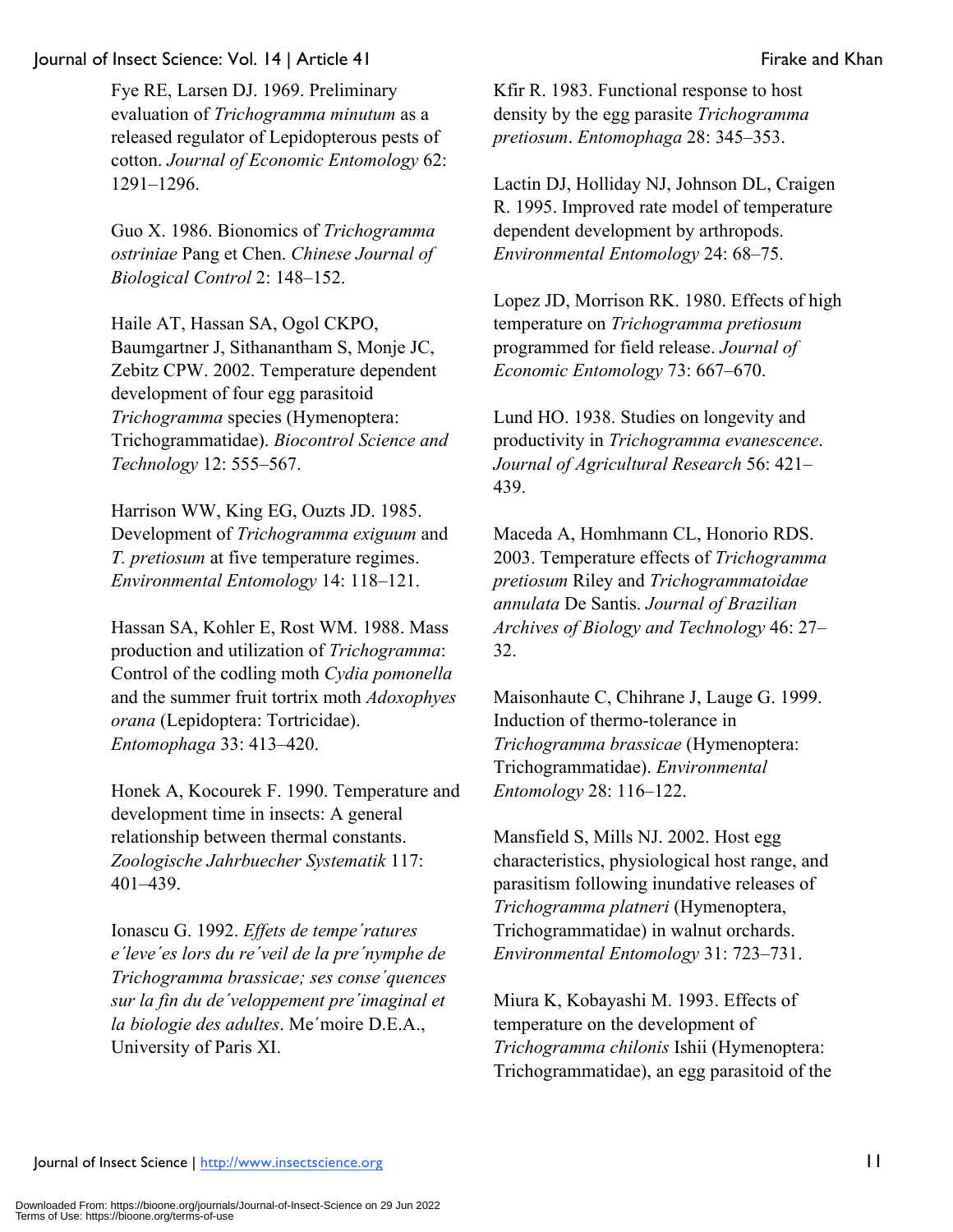diamond back moth. *Applied Entomology and Zoology* 28: 393–396.

Mohaghegh J, Clercq De P, Tirry L. 2001. Functional response of the predators *Podisus maculiventris* (Say) and *P. nigrispinus* (Dallas) (Heteroptera: Pentatomidae) to the beet army worm, *Spodoptera exigua* (Hubner) (Lepidoptera: Noctuidae): Effect of temperature. *Journal of Applied Entomology* 125: 131–134.

Nagaraja H. 1973. On some new species of Indian *Trichogramma* (Hymenoptera: Trichogrammatidae). *Orient insects* 7: 275– 278

Nagarkatti S. 1979. Experimental comparison of laboratory reared vs. wild type *Trichogramma chilonis* (Hymenoptera. Trichogrammatidae). II. Tolerance of nonoptimal temperatures. *Entomophaga* 24: 417– 421.

Nagarkatti S. Nagaraja H. 1977. Biosystematics of *Trichogramma* and *Trichogramatoidea* species. *Annual Review of Entomology* 22: 157–176.

Naranjo SE. 1993. Life history of *Trichogrammatoidea bactrae* (Hymenoptera: Trichogrammatidae), an egg parasitoid of pink bollworm (Lepidoptera: Gelechiidae), with emphasis on performance of high temperature. *Environmental Entomology* 22: 1051–1059.

Park YK, Lee HP, Lee KS. 2000. Effect of temperature on the biology of *Trichogramma dendrolimi* (Hymenoptera: Trichogrammatidae) reared on a factitious host, *Antheraea pernyi* (Lepidoptera: Saturniidae) egg. *Journal of Asia-Pacific Entomology* 3: 65–70.

Pavlik J. 1992. The effect of temperature on parasitization activity in *Trichogramma* spp. (Hymenoptera, Trichogrammatidae). *Zoologische Jahrbucher Abteilung fur allgemeine Zoologie und Physiologie der Tiere* 96: 417–425.

Ram A, Sharma AK. 1977. Laboratory assessment at different combinations of temperature and humidity on the efficiency of a strain of *Trichogramma fasiatum* (Perkins) (Hymenoptera: Trichogrammatidae) selected for high fecundity. *Journal of Entomological Research* 1: 47–54.

Ramesh B, Baskaran P. 1996. Development and response of four species of *Trichogramma* to heat shocks. *Entomophaga* 41: 267–277.

Reznik SY, Vaghina NP. 2006a. Temperature effects on induction of parasitization by females of *Trichogramma principium*  (Hymenoptera: Trichogrammatidae). *Entomological Review* 86: 133–138.

Reznik SY, Vaghina NP. 2006b. Heat shock influences on parasitization of the angoumois grain moth *Sitotroga cerealella* Oliv. (Lepidoptera: Gelechiidae) eggs by the egg parasitoid *Trichogramma principium* Sugonyaev and Sorokina (Hymenoptera: Trichogrammatidae) females. *Entomological Review* 86: 861–865.

Reznik SY, Umarova TY, Voinovich ND. 1997. The influence of previous host age on current host acceptance in *Trichogramma. Entomologia Experimentalis et Applicata* 82: 153–157.

Reznik SY, Umarova TY, Voinovich ND. 2003. Egg retention in *Trichogramma*  (Hymenoptera: Trichogrammatidae): Learning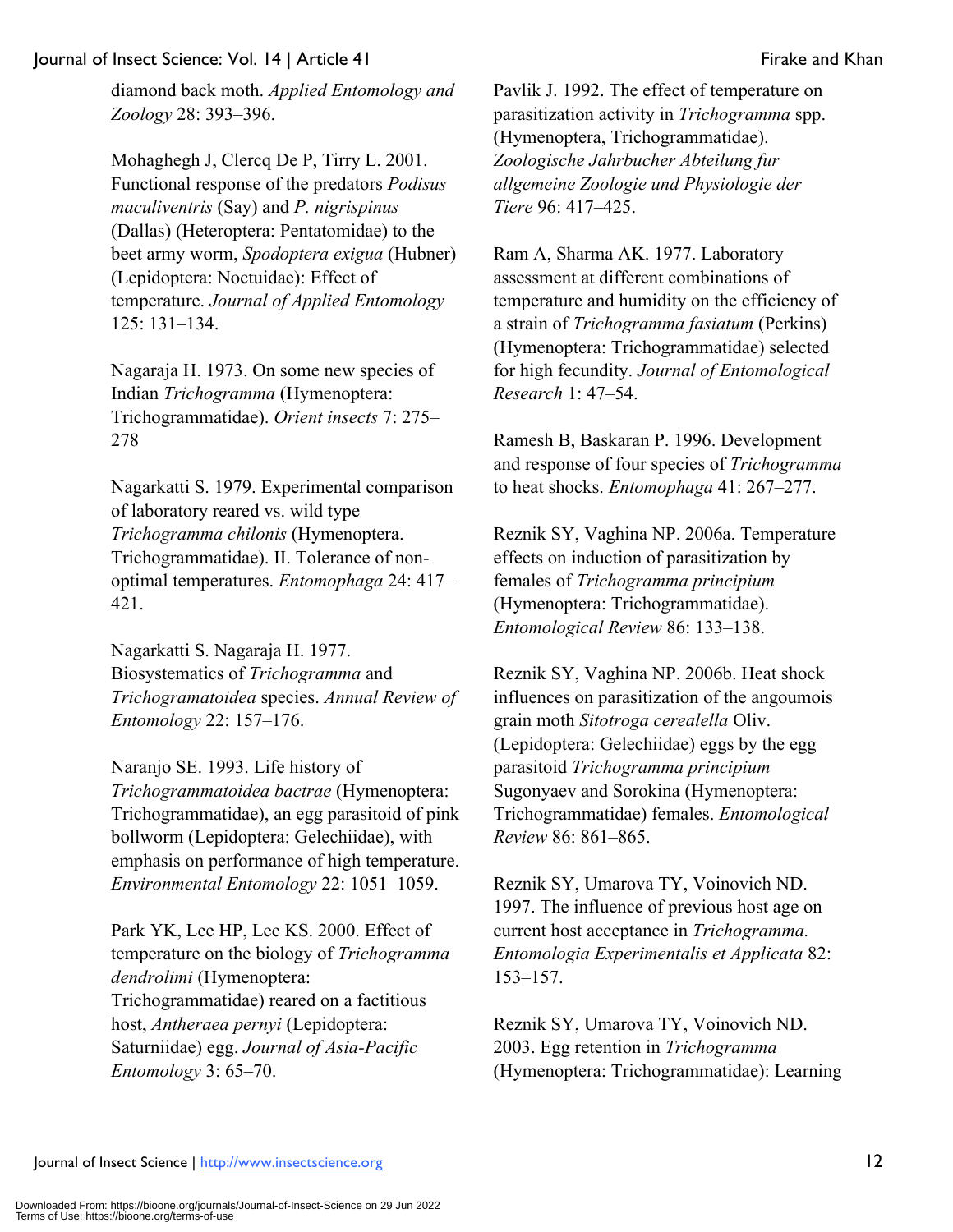or diapause? *Acta Societas Zoologicae Bohemicae* 67: 25–33.

Roger F. 1988. Effets de chocs de temperatures appliques au stade nymphal de *Trichogramma maidis* (Hymenoptera: Trichogrammatidae) sur la biologie des adultes. *Memoire presente a E.N.I.T.A. Bordeaux*.

Russo J, Voegele J. 1982. Influence de la temperature sur quatre especes de trichogrammes (Hymenoptera: Trichogrammatidae) parasites de la pyrale dumais, *Ostrinia nubilalis* Hubn. (Lepidoptera: Pyralidae), I. Developpement preimaginal. *Agronomie* 2: 509–516.

Russo J, Voegele J. 1982a. Influence de la temperature surquatre especes de trichogrammes (Hymenoptera: Trichogrammatidae) parasites de la pyrale du mais, *Ostrinia nubilalis* Hubn. (Lepidoptera: Pyralidae). II. Reproduction et survie. *Agronomie* 2: 517–524.

Saljoqi AUR, YuRong H. 2004. Effect of temperature on the development of *Triochgramma ostriniae* (Hymenoptera: Trichogrammatidae). *Journal of South China Agricultural University* 25: 43–46.

Scholler M, Hassan SA. 2001. Comparative biology and life tables of *Trichogramma evanescens* and *T. cacoeciae* with *Ephestia cautella* as host at four constant temperatures. *Entomologia Experimentalis et Applicata* 98: 35–40.

Scott M, Berrigan D, Hoffmann AA. 1997. Costs and benefits of acclimatization to elevated temperature in *Trichogramma carverae*. *Entomologia Experimentalis et Applicata* 85: 211–219.

Singh R, Ram P. 2006. Effect of high temperature shocks on performance of *Trichogramma chilonis* Ishii (Hymenoptera: Trichogrammatidae). *Journal of Biological Control* 20: 127–134.

Sorokina AP. 1978. New data on taxonomy and biology of the genus *Trichogramma*  (Hymenoptera: Chalcidoidea). *Zoologichesky Zhurnal* 57: 1442–1444.

SPSS Inc. 2004. *SPSS for Windows, Release 13.0.* SPSS, Inc.

Steidle JLM, Rees D, Wright EJ. 2001. Assessment of Australian *Trichogramma* species (Hymenoptera: Trichogrammatidae) as control agents of stored product moths. *Journal of Stored Products Research* 37: 263– 275.

Suverkropp BP, Bigler F, Van Lenteran JC. 2001. Temperature influences walking speed and walking activity of *Trichogramma brassicae* (Hymenoptera. Trichogrammatidae). *Journal of Applied Entomology* 125: 303–307.

Tezze AA, Botto EN. 2004. Effect of cold storage on the quality of *Trichogramma nerudai* (Hymenoptera: Trichogrammatidae). *Biological Control* 30: 11–16.

Wang B, Ferro DN. 1998. Functional responses of *Trichogramma ostriniae*  (Hymenoptera: Trichogrammatidae) to *Ostrinia nubilalis* (Lepidoptera: Pyralidae) under laboratory and field Conditions. *Environmental Entomology* 27: 752–758.

Wang B, Ferro DN, Hosmer DW. 1997. Importance of plant size, distribution of egg masses, and weather conditions on egg parasitism of the European corn borer,